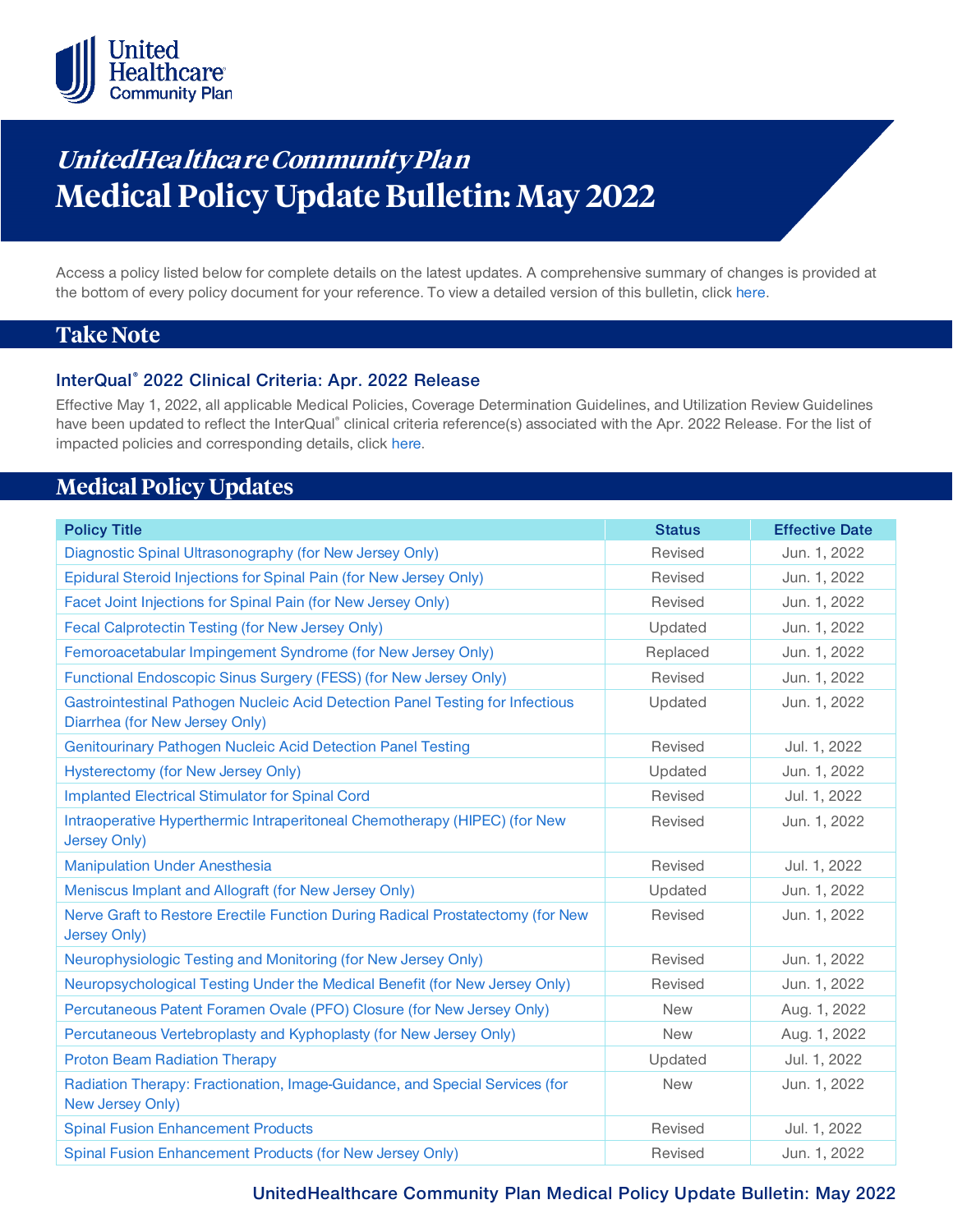| <b>Policy Title</b>                                                   | <b>Status</b> | <b>Effective Date</b> |
|-----------------------------------------------------------------------|---------------|-----------------------|
| Surgery of the Hip (for New Jersey Only)                              | Revised       | Jun. 1, 2022          |
| Surgery of the Knee (for New Jersey Only)                             | Revised       | Jun. 1, 2022          |
| Surgery of the Shoulder (for New Jersey Only)                         | Revised       | Jun. 1, 2022          |
| <b>Surgical Treatment for Spine Pain</b>                              | Updated       | Jul. 1, 2022          |
| Surgical Treatment for Spine Pain (for New Jersey Only)               | Revised       | Jun. 1, 2022          |
| Total Artificial Disc Replacement for the Spine (for New Jersey Only) | Revised       | Jun. 1, 2022          |
| Whole Exome and Whole Genome Sequencing (for New Jersey Only)         | Revised       | Jun. 1, 2022          |

## **Medical Benefit Drug Policy Updates**

| <b>Policy Title</b>                                                   | <b>Status</b> | <b>Effective Date</b> |
|-----------------------------------------------------------------------|---------------|-----------------------|
| Actemra <sup>®</sup> (Tocilizumab) Injection for Intravenous Infusion | Revised       | Jun. 1, 2022          |
| Alpha1-Proteinase Inhibitors                                          | Updated       | May 1, 2022           |
| Benlysta <sup>®</sup> (Belimumab)                                     | Updated       | May 1, 2022           |
| Denosumab (Prolia <sup>®</sup> & Xgeva <sup>®</sup> )                 | Revised       | Jun. 1, 2022          |
| Enjaymo <sup>™</sup> (Sutimlimab-Jome)                                | <b>New</b>    | Jun. 1, 2022          |
| Gamifant® (Emapalumab-Lzsg)                                           | Updated       | May 1, 2022           |
| Givlaari <sup>®</sup> (Givosiran)                                     | Updated       | May 1, 2022           |
| Intravenous Enzyme Replacement Therapy (ERT) for Gaucher Disease      | Updated       | May 1, 2022           |
| Luxturna® (Voretigene Neparvovec-Rzyl)                                | Updated       | May 1, 2022           |
| <b>Medical Therapies for Enzyme Deficiencies</b>                      | Updated       | May 1, 2022           |
| <b>Oncology Medication Clinical Coverage</b>                          | Updated       | May 1, 2022           |
| Oxlumo <sup>™</sup> (Lumasiran)                                       | Updated       | May 1, 2022           |
| Rituximab (Riabni <sup>™</sup> , Rituxan®, Ruxience®, & Truxima®)     | Revised       | Jun. 1, 2022          |
| Saphnelo <sup>™</sup> (Anifrolumab-Fnia)                              | Updated       | May 1, 2022           |
| Viltepso <sup>®</sup> (Viltolarsen)                                   | Updated       | May 1, 2022           |
| Vyvgart <sup>™</sup> (Efgartigimod Alfa-Fcab)                         | Revised       | Jun. 1, 2022          |
| <b>White Blood Cell Colony Stimulating Factors</b>                    | Revised       | Jun. 1, 2022          |
| Zolgensma® (Onasemnogene Abeparvovec-Xioi)                            | Updated       | Jun. 1, 2022          |

## **Coverage Determination Guideline Updates**

| <b>Policy Title</b>                                                              | <b>Status</b> | <b>Effective Date</b> |
|----------------------------------------------------------------------------------|---------------|-----------------------|
| Breast Reconstruction Post Mastectomy and Poland Syndrome (for Nebraska<br>Only) | Updated       | Jul. 1, 2022          |
| Panniculectomy and Body Contouring Procedures (for New Jersey Only)              | Updated       | Jun. 1, 2022          |
| <b>Private Duty Nursing (PDN) Services</b>                                       | Updated       | May 1, 2022           |
| Private Duty Nursing (PDN) Services (for Florida Only)                           | Updated       | May 1, 2022           |
| Private Duty Nursing (PDN) Services (for Nebraska Only)                          | Updated       | May 1, 2022           |
| Private Duty Nursing (PDN) Services (for New Jersey Only)                        | Updated       | May 1, 2022           |
| Rhinoplasty and Other Nasal Surgeries (for New Jersey Only)                      | Revised       | Jun. 1, 2022          |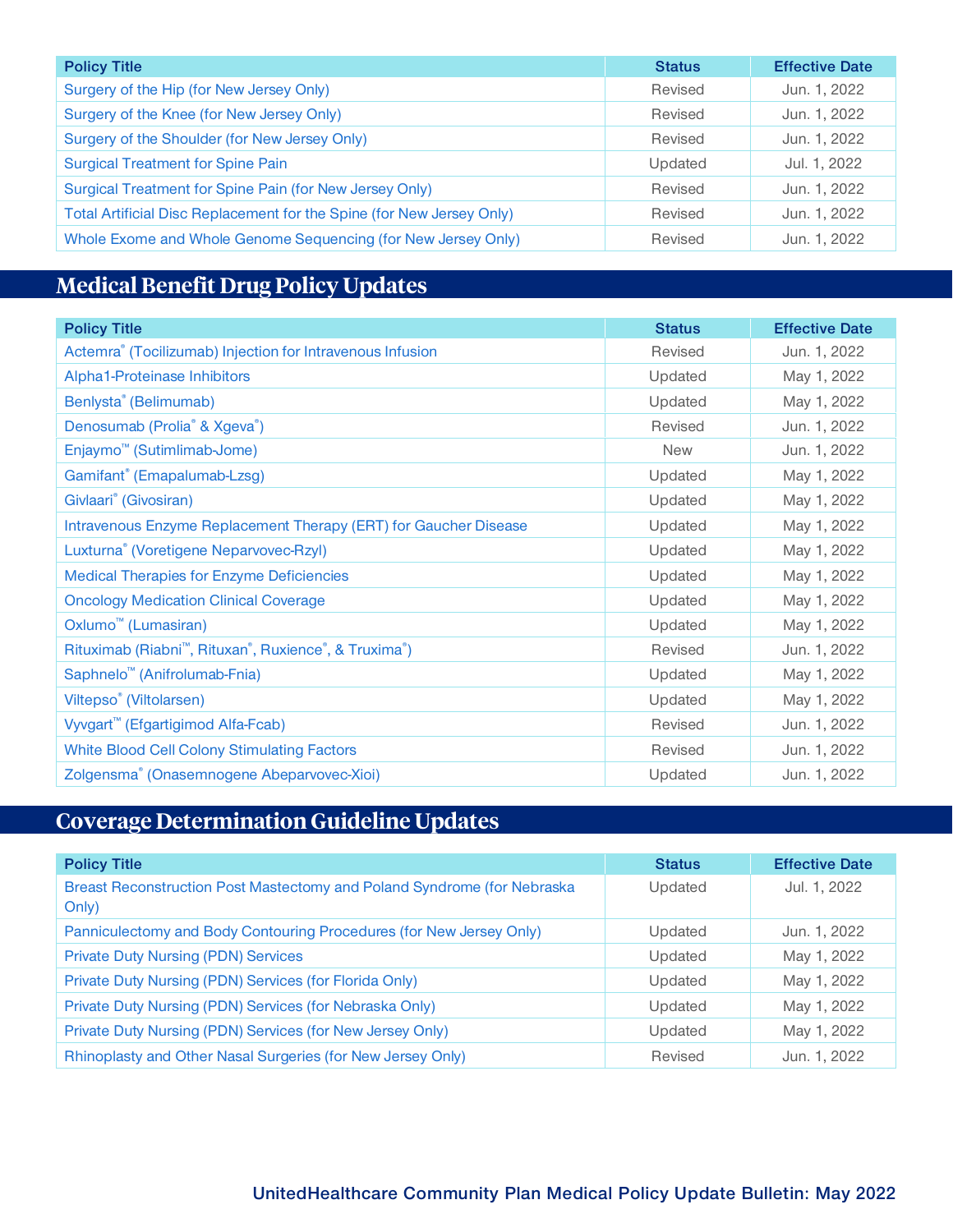# **Utilization Review Guideline Updates**

| <b>Policy Title</b>                                              | <b>Status</b> | <b>Effective Date</b> |
|------------------------------------------------------------------|---------------|-----------------------|
| <b>Elective Inpatient Services</b>                               | Updated       | Jul. 1. 2022          |
| Elective Inpatient Services (for New Jersey Only)                | Updated       | Jun. 1, 2022          |
| Provider Administered Drugs - Site of Care (for New Jersey Only) | Revised       | Jun. 1, 2022          |